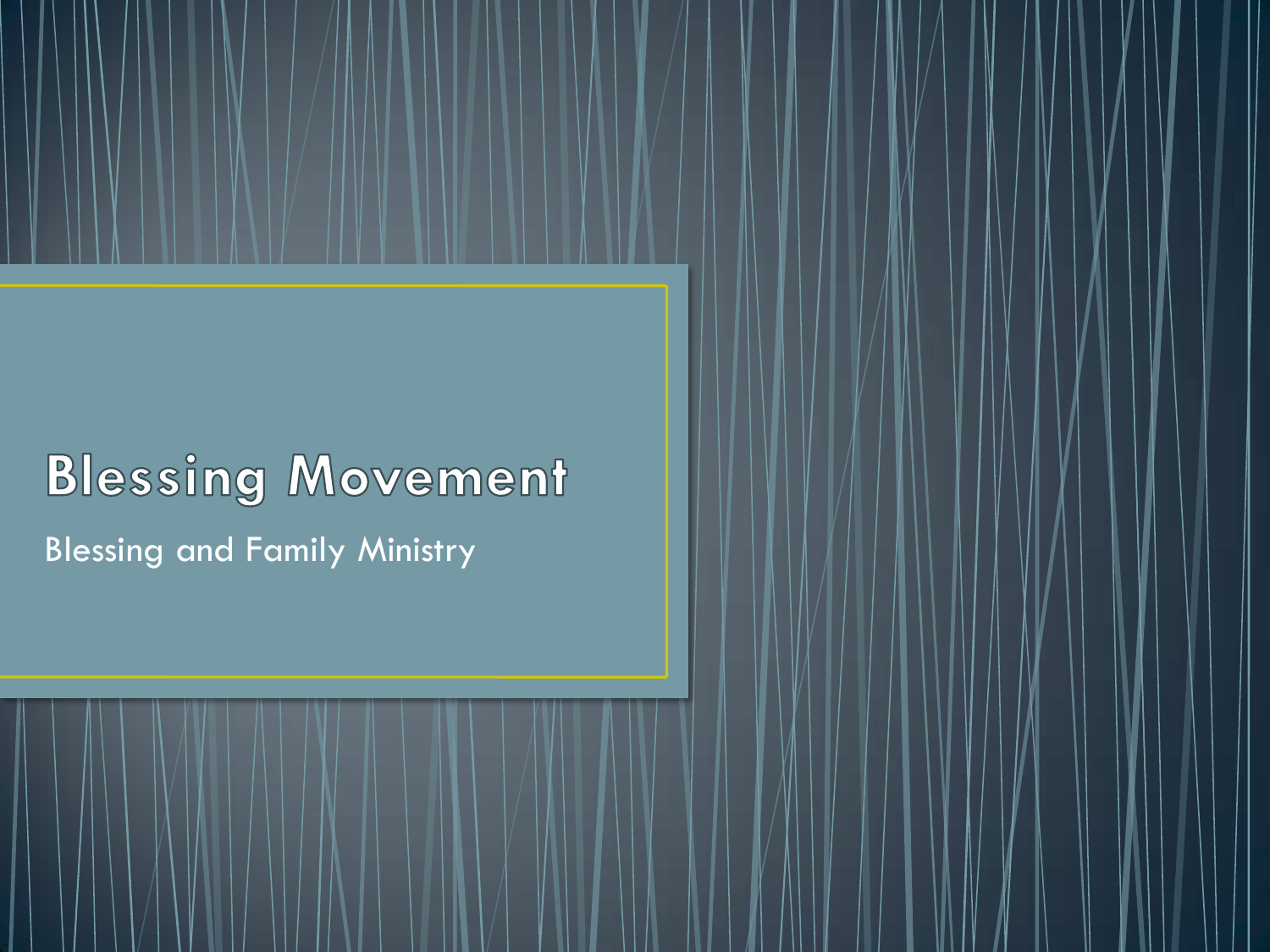# Outline

- Purpose of the Blessing
- Tribal Messiahship and the Blessing
- Blessing Movement Timeline and Plan
- Path to the Blessing for Married Couples
	- Unificationist and Non-Unificationist
- Path to the Blessing for First Generation Singles
- Change of Blood Lineage Process
- Blessing Offering Amounts
- Hosting a Blessing Ceremony
- After the Blessing Ceremony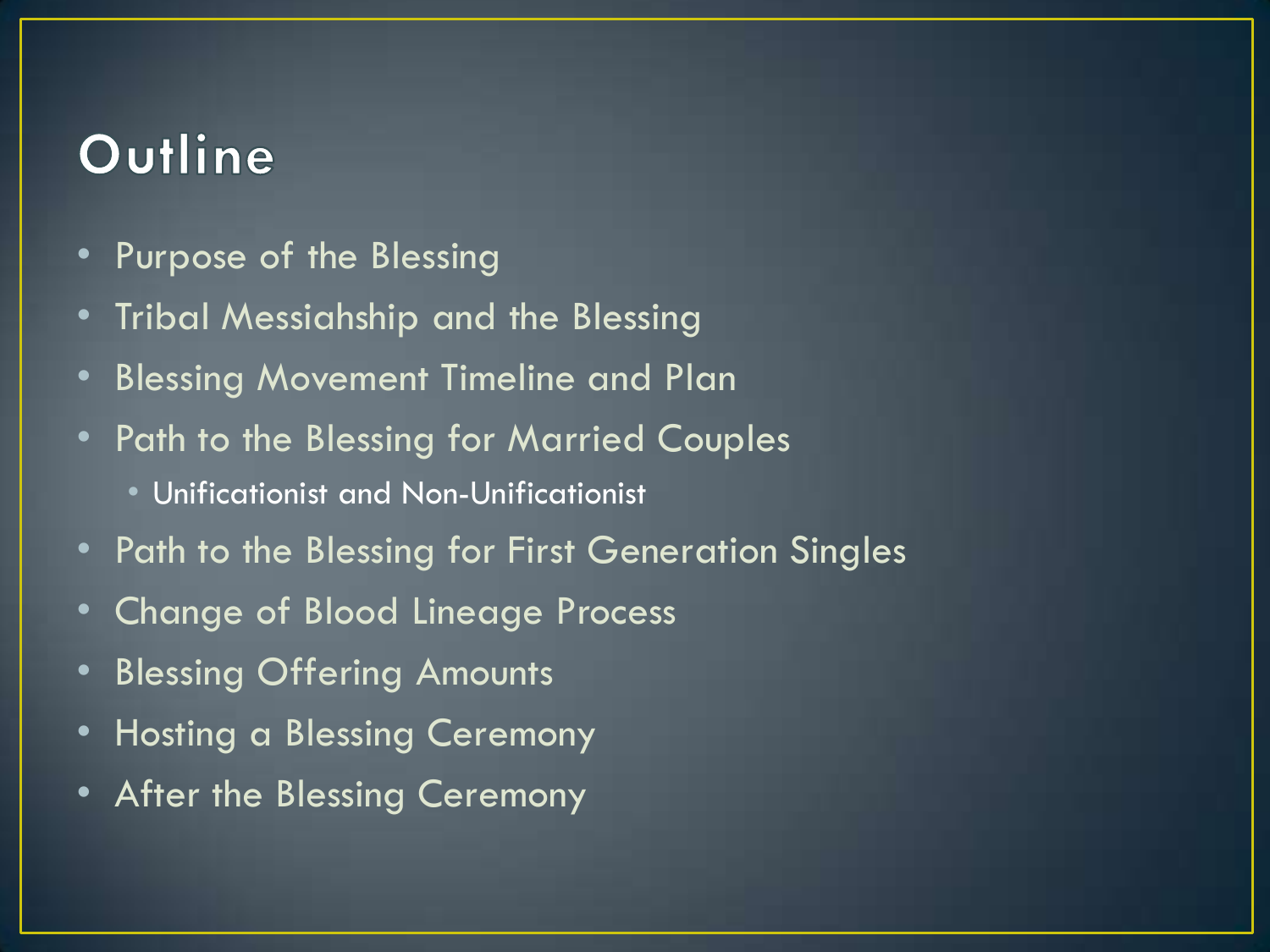### Purpose of the Blessing

*"The Unification Church mass wedding ceremony is not just a wedding ceremony of a man and a woman to make a family. Until now, marriage was centered on the individual self, but our wedding ceremony is holy and has the content to make God happy and the condition to indemnify history. Our marriage ceremony is to liberate God's grief caused by Adam and Eve's fall and fulfill what Jesus could not, which is to pass through the standard of the bridegroom and bride. This is explained clearly in the Divine Principle."*

> Marriage joins the life of a woman and the life of a man. In time [through children], it joins the lineage of the man and the lineage of the woman. Thus begins a history, a nation, the world of the Kingdom of Heaven on earth.

*"The purpose of your marriage is to synchronize the man's heart and the woman's heart to perfect your love. Your wedding ceremony is a proclamation of your couple's determination toward that goal. If you start with the goal to perfect your love and heart through your married life, you are on the way to fulfilling the ideal of the family."*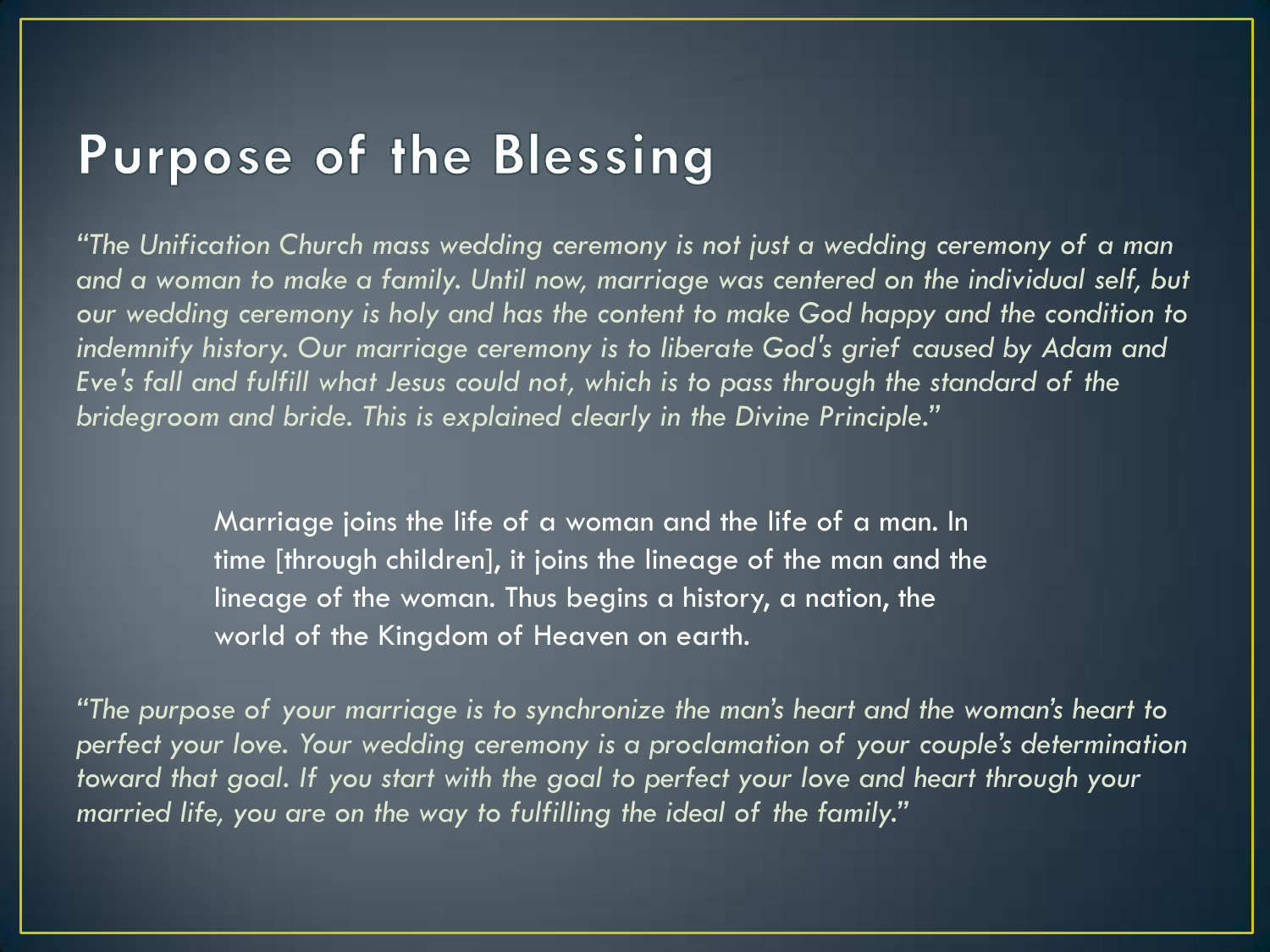# Tribal Messiahship and the Blessing

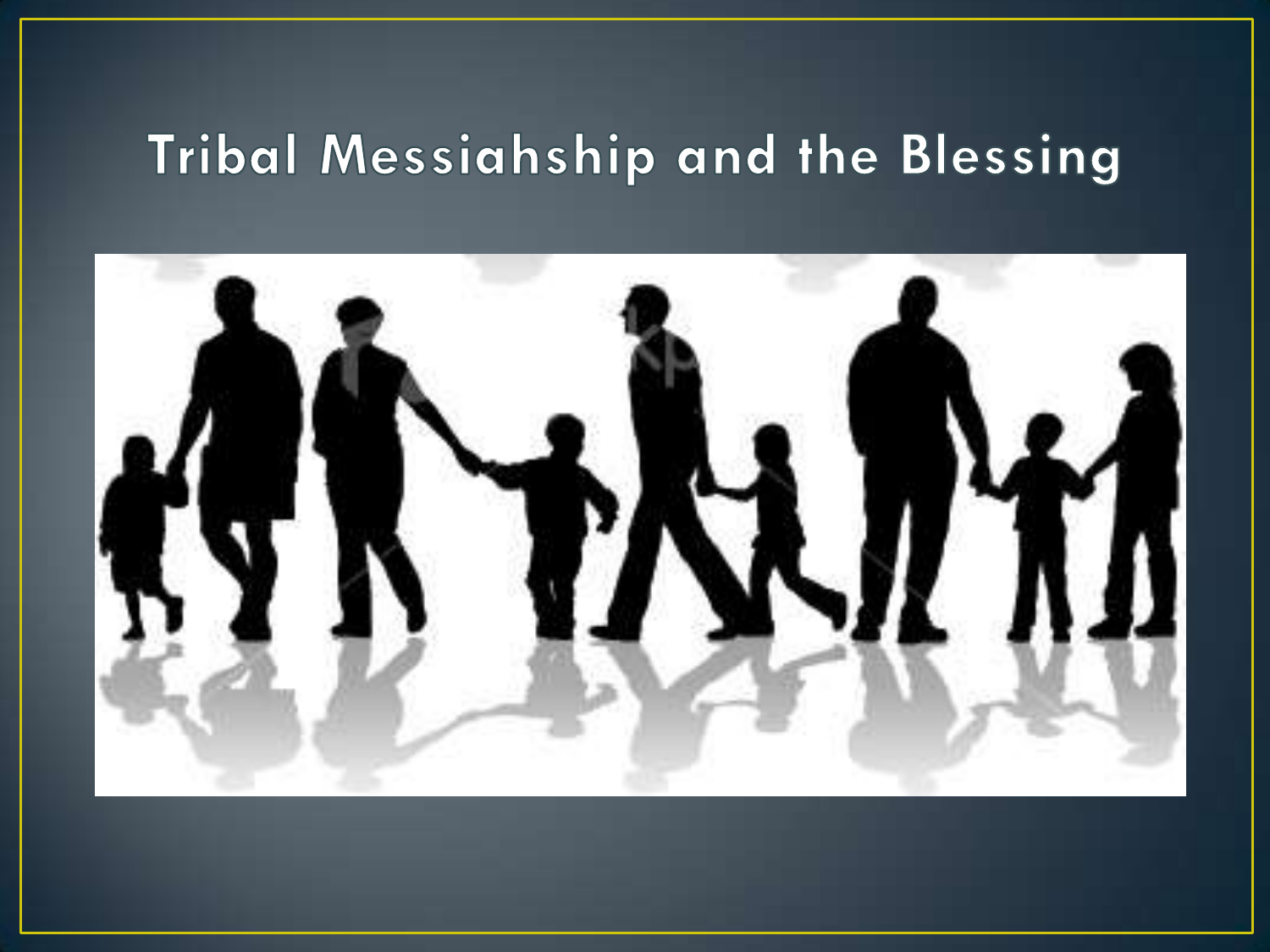### **Blessing Movement Timeline and Plan**

#### • Blessing Ceremony Timeline

- June  $27$ th  $=$  Communities across the U.S. only
- October  $3rd =$  Communities across the U.S. only
- February  $=$  In Korea and communities across the U.S on Foundation Day
- Who can host a ceremony?
	- Any community that registers with the BFM (registration on BFM website)
- Who can officiate a ceremony?
	- District Pastors or HQ Approved Recommendations from District Pastors
- Who can participate?
	- Matched couples & married couples (UC or non-UC) who have completed their application for the Blessing at least 40 days prior to the Blessing **Ceremony**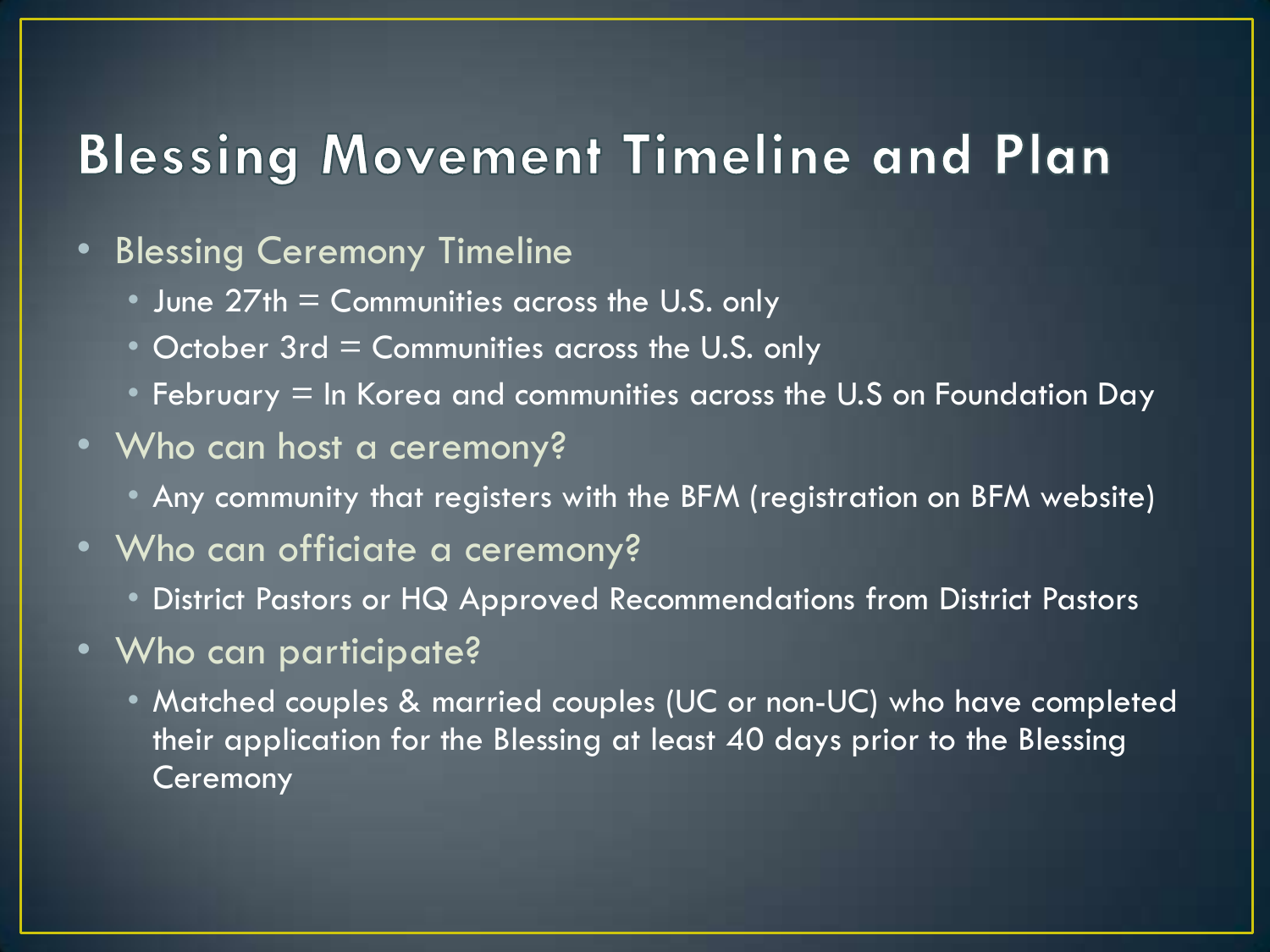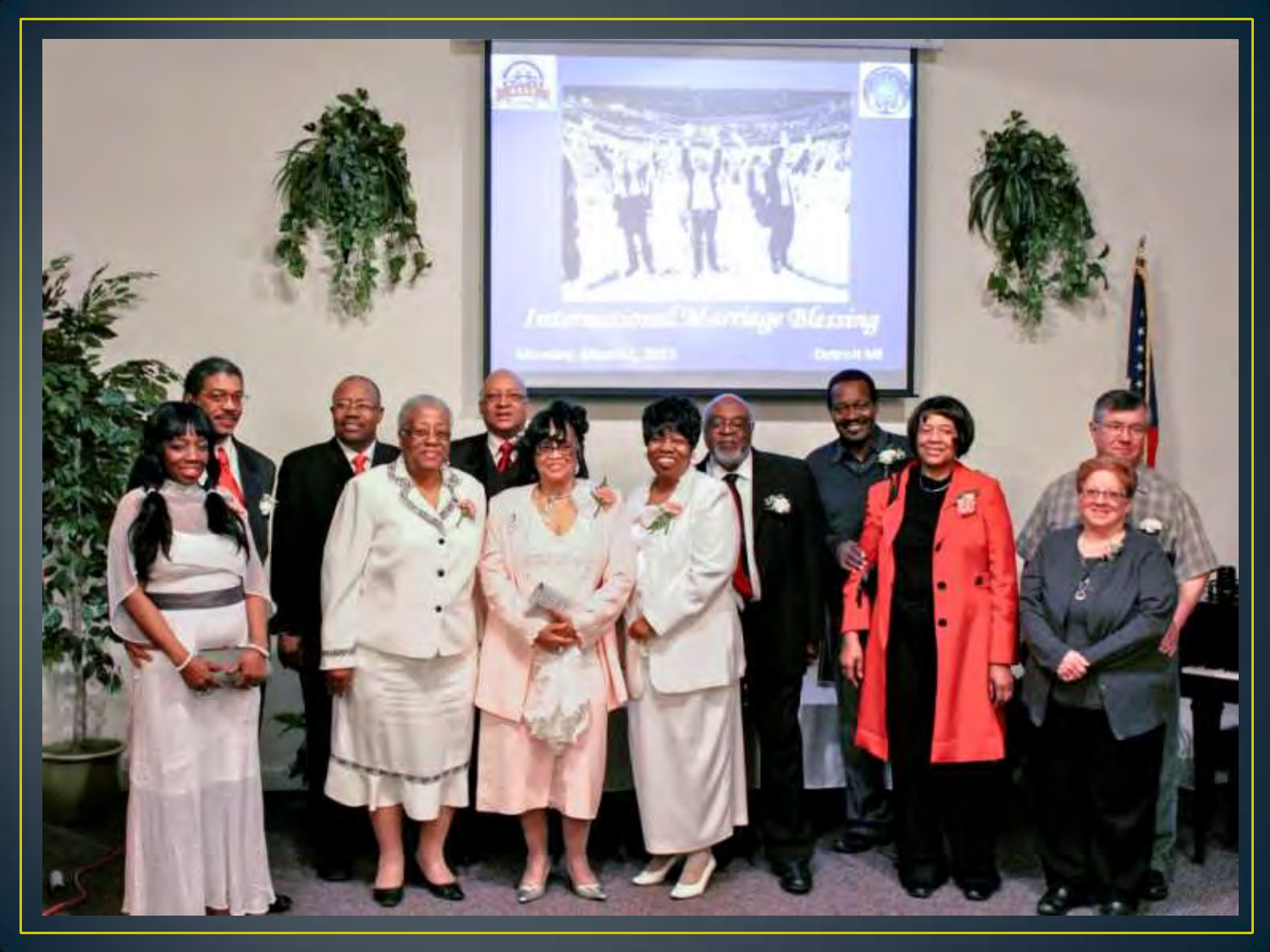# Path to the Blessing for Unificationist Married Couples

- One year of church membership education in the Divine Principle and in the meaning and value of the Blessing, regular attendance to worship or church programs and tithing
- Complete the online Application for the Blessing
- Payment of Blessing Offering an offering of gratitude to receive True Parents' Blessing (\$2000 per couple)
- 40-day Blessing preparation beginning 40 days before the Blessing Ceremony, which should include education and spiritual conditions (example: 7-day fast)
- Complete of the essential ceremonies that constitute the "Change of Blood Lineage" process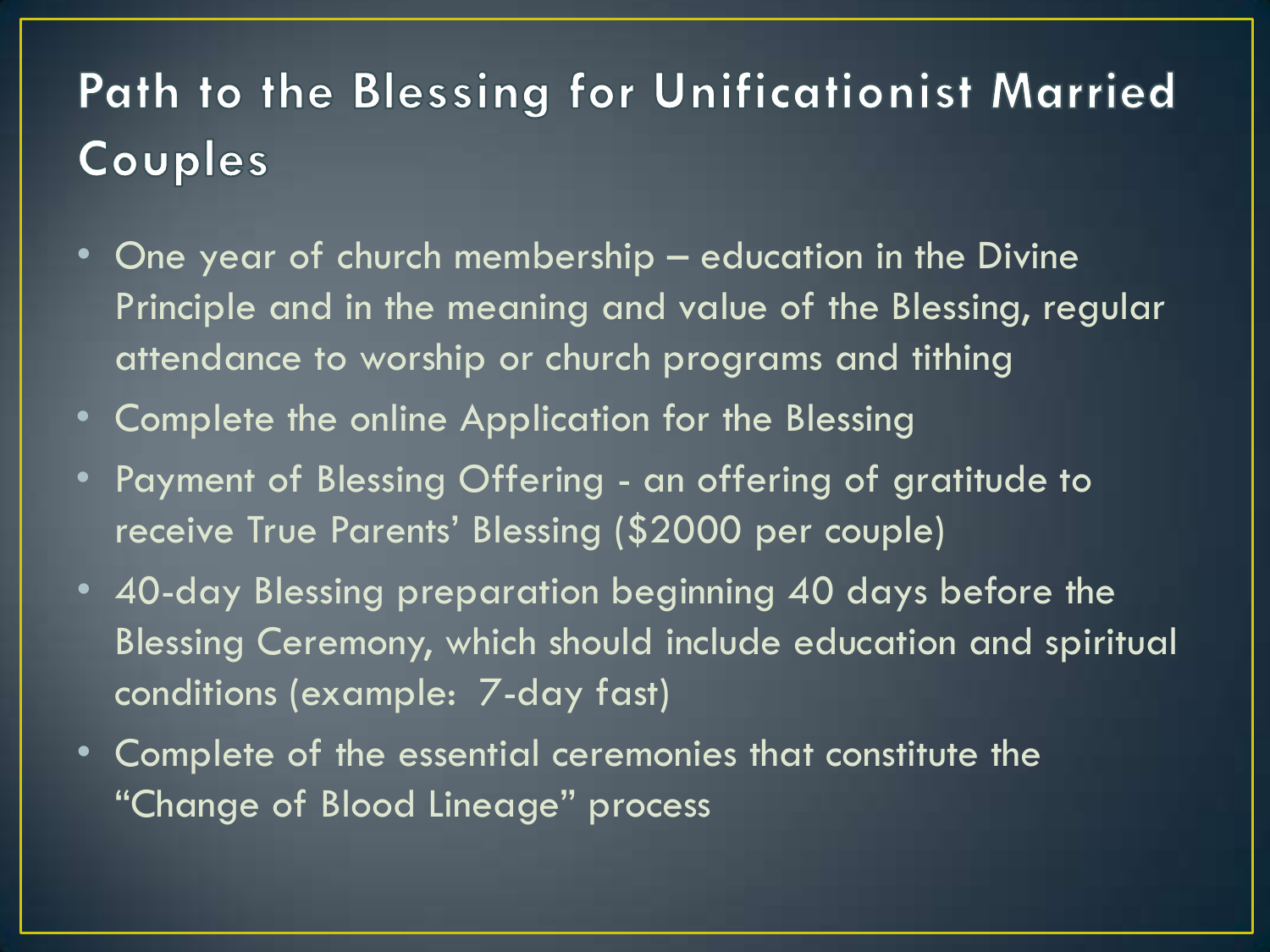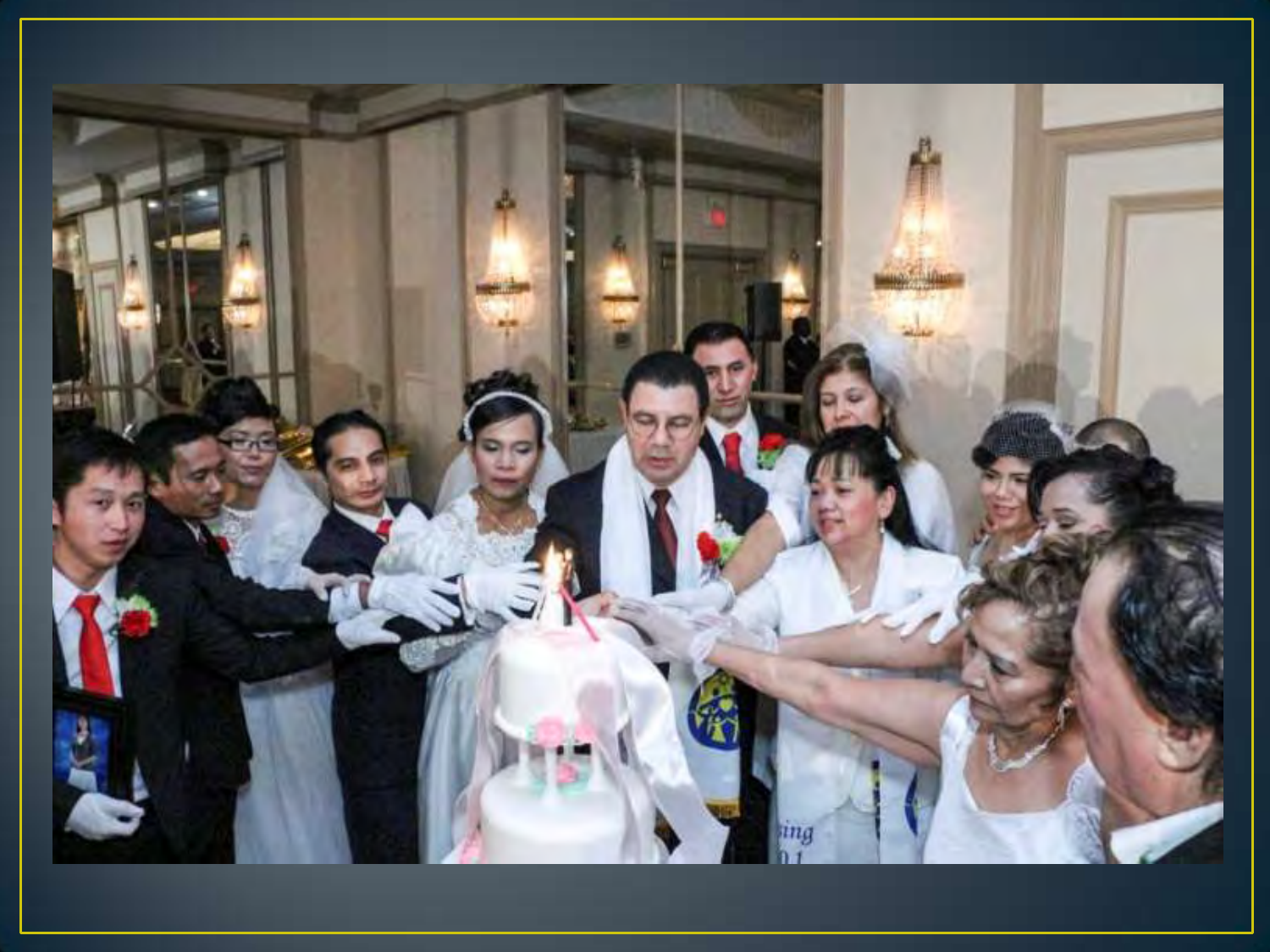# Path to the Blessing for Non-Unificationist **Married Couples**

#### **Step One: Become a Blessing Couple**

- 40-day Preparation of DP and Blessing Education
- Small offering for the cost of the ceremony (determined by community)
- Participate in the Holy Wine Celebration
- Participate in the Holy Blessing Celebration

#### **Step Two: Become a Blessed Couple**

- Online Registration as a Blessed Couple
- Blessing Offering (minimum of \$210 with a heart to offer \$2000 per couple)
- Participate in the Chastening Ceremony
- 40 Day offering through abstinence
- 3-Day Ceremony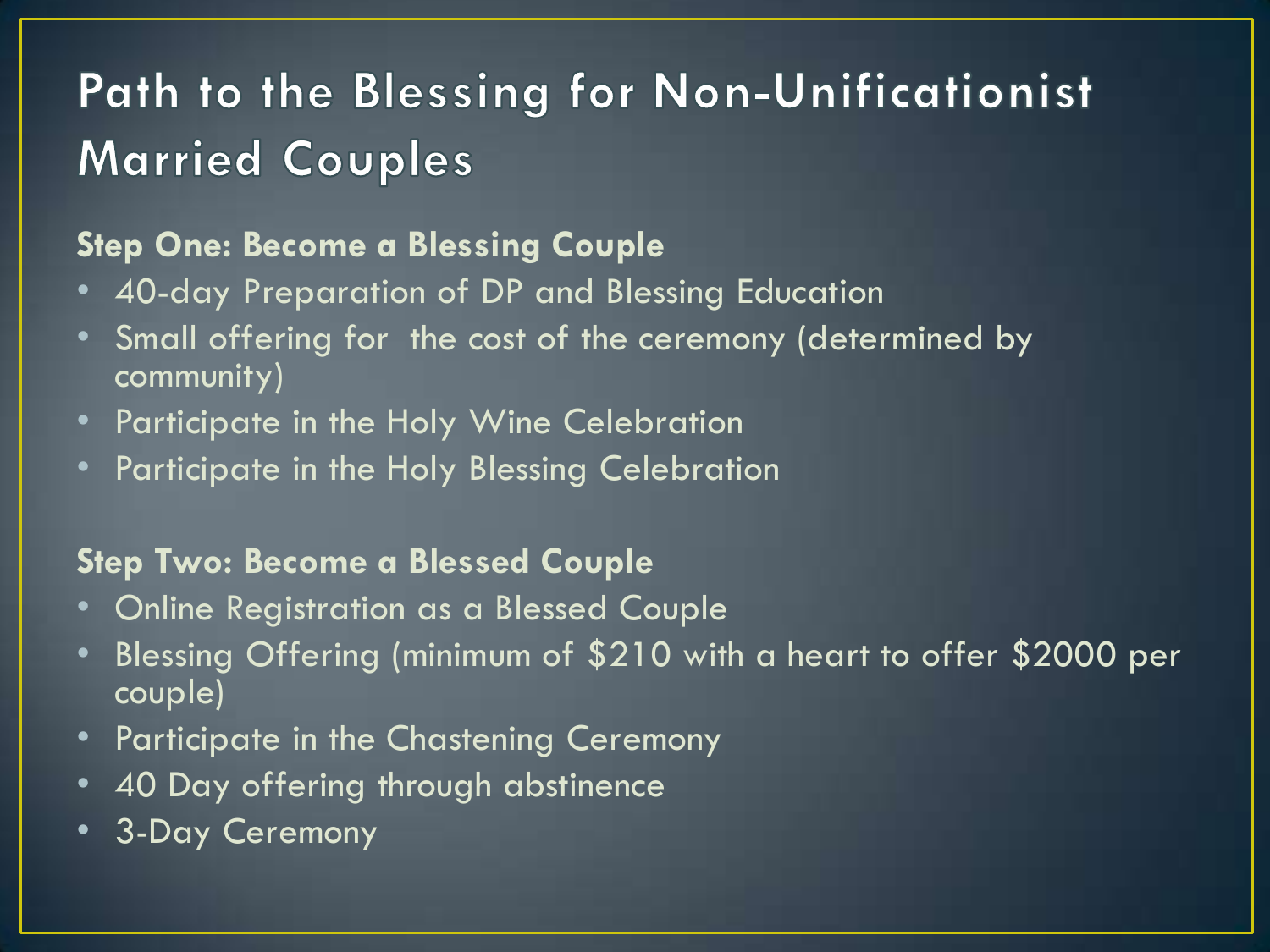# Path to the Blessing for 1st Gen Singles

- Receive Education about the Divine Principle, True Parents, Unification traditions, Value of the Blessing
- Become a practicing Unificationist for at least one year
	- i.e. attend worship services and church events regularly, volunteer with church activities, tithe regularly
- Complete Matching and Blessing Application
- Work with a Matching Advisor to find a potential matching candidate and begin communication phase (7 months)
- Matching Commitment Ceremony
- Complete the essential ceremonies that constitute the "Change of Blood Lineage" process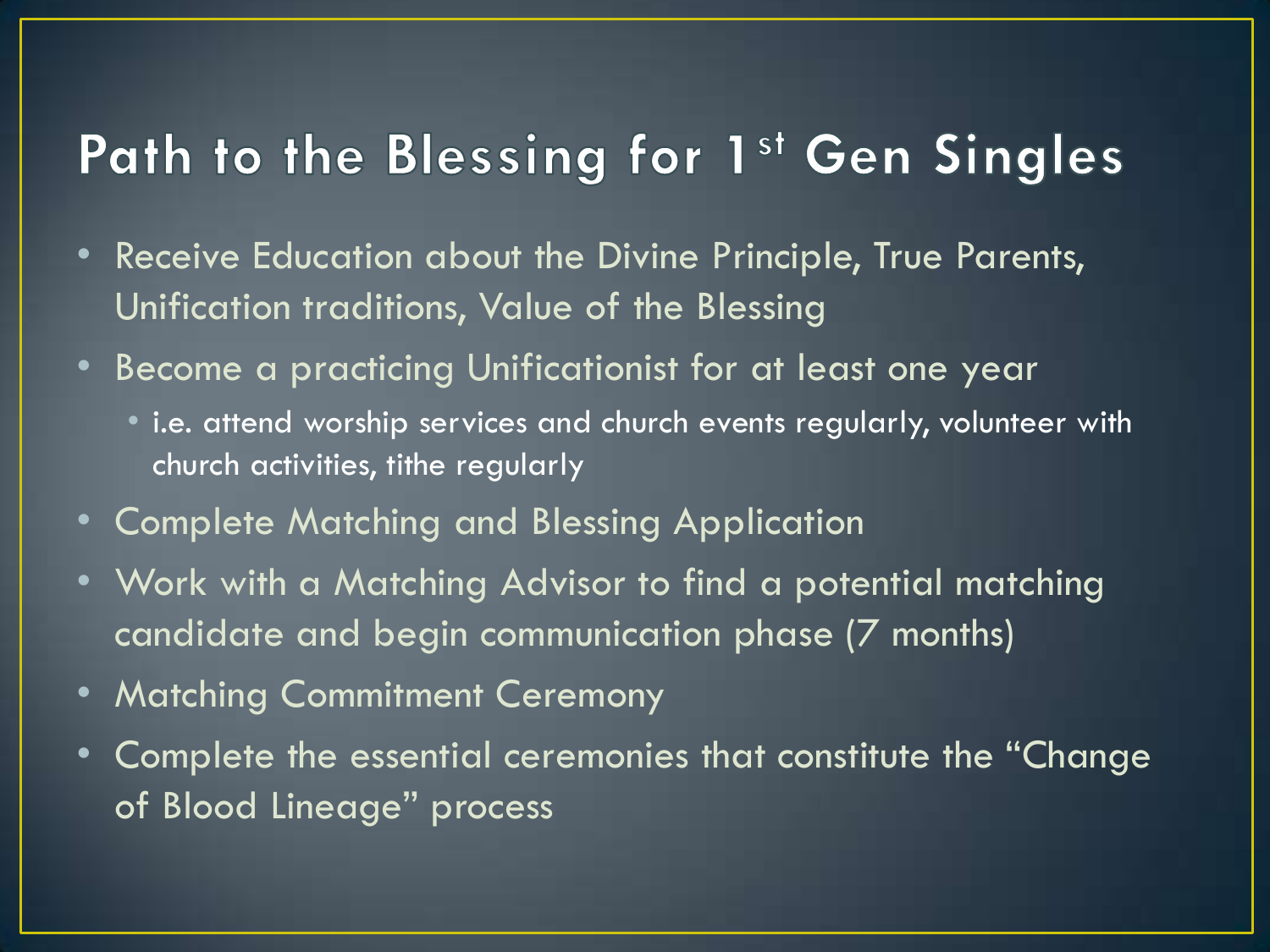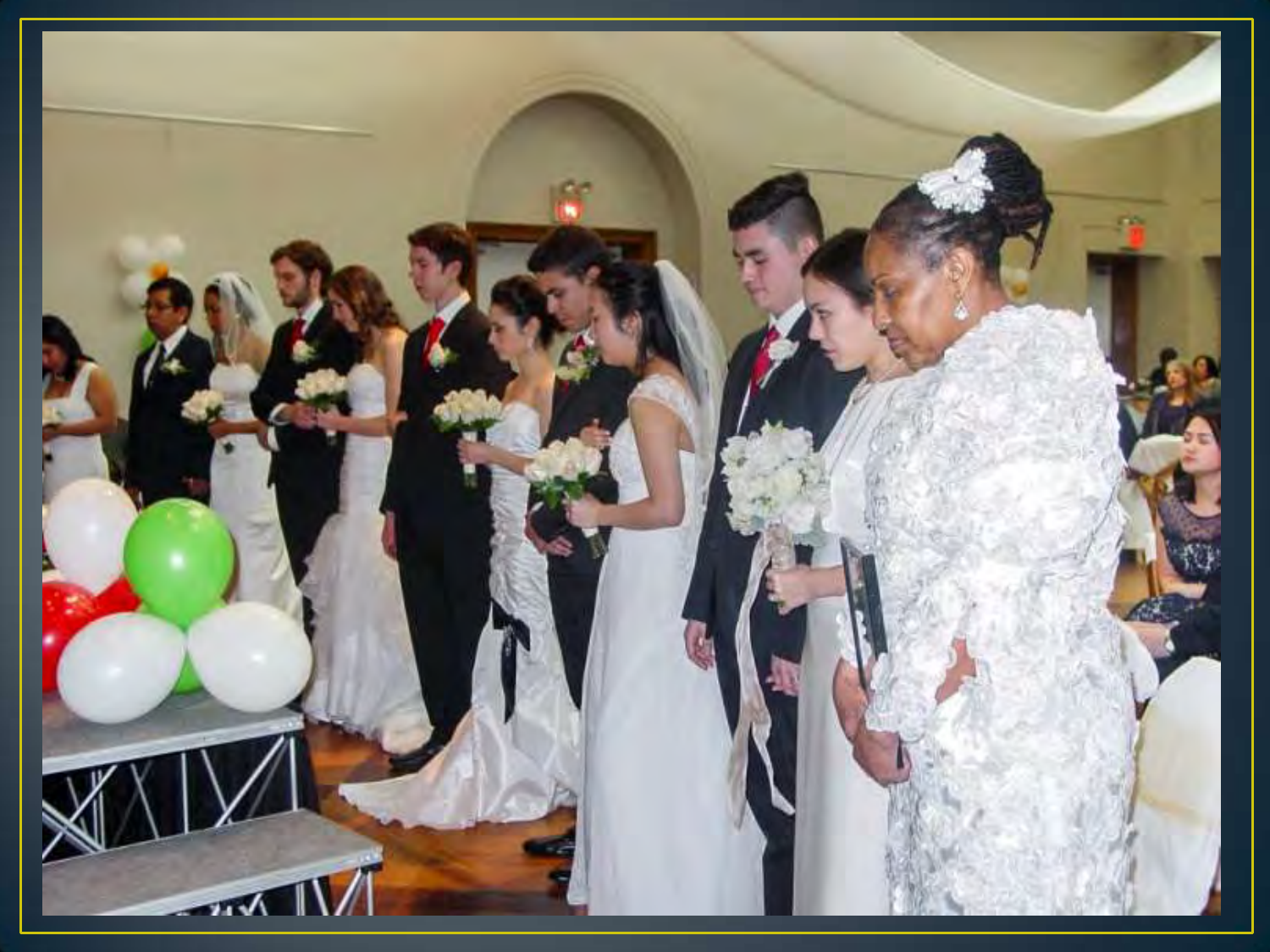# Process to "Change Blood Lineage"

- Holy Wine Ceremony (prior to the Blessing, guided by local pastor or officiating couple)
- The Blessing Ceremony
- Chastening Ceremony (immediately following the Blessing Ceremony)
- <u>Separation Period</u> (40 days of abstinence, renewing their relationship and spiritual intimacy from the inside, beginning from the Blessing Ceremony)
- <u>3-day Ceremony</u> of Renewal (the first 3 nights after the separation period)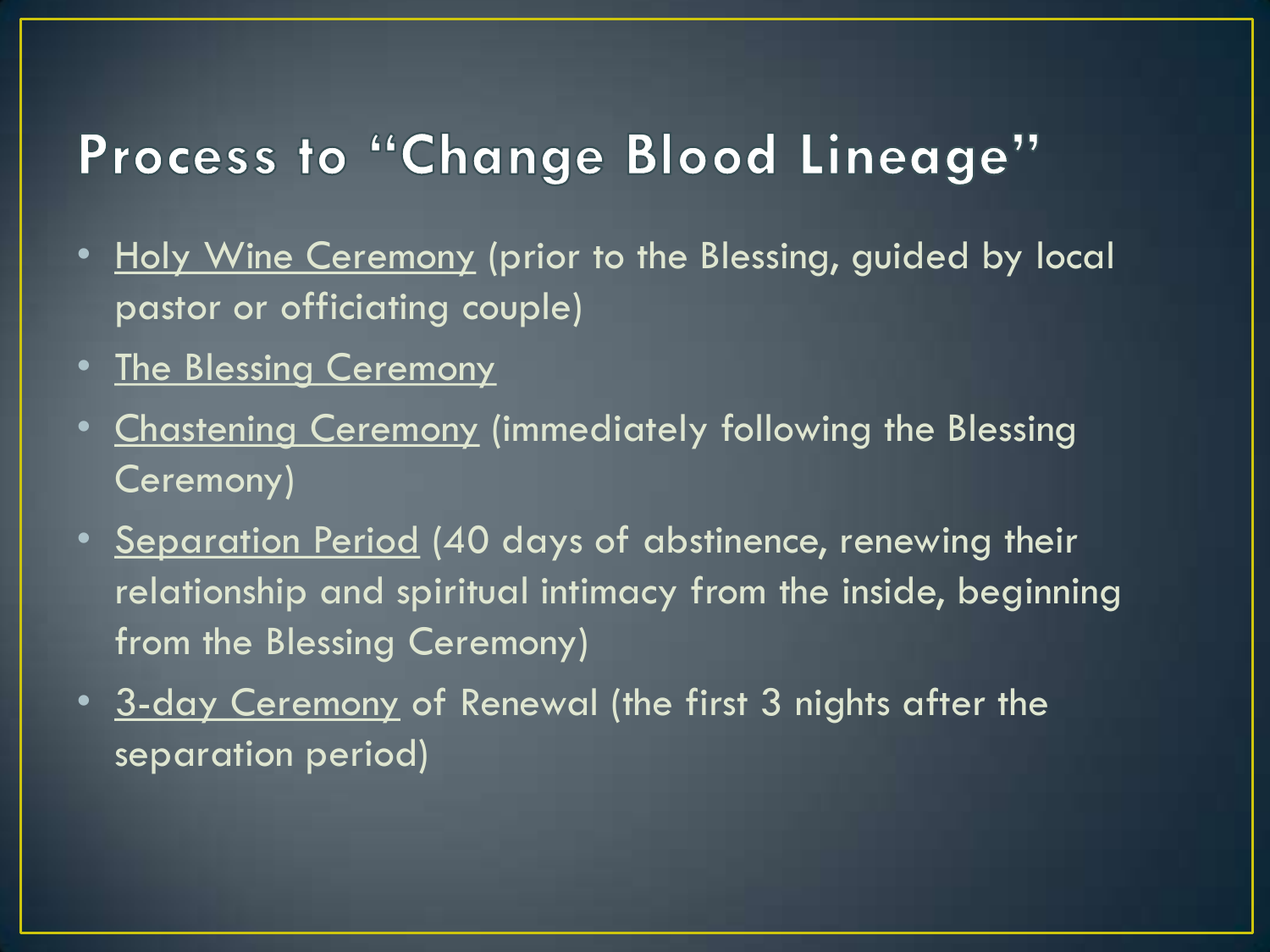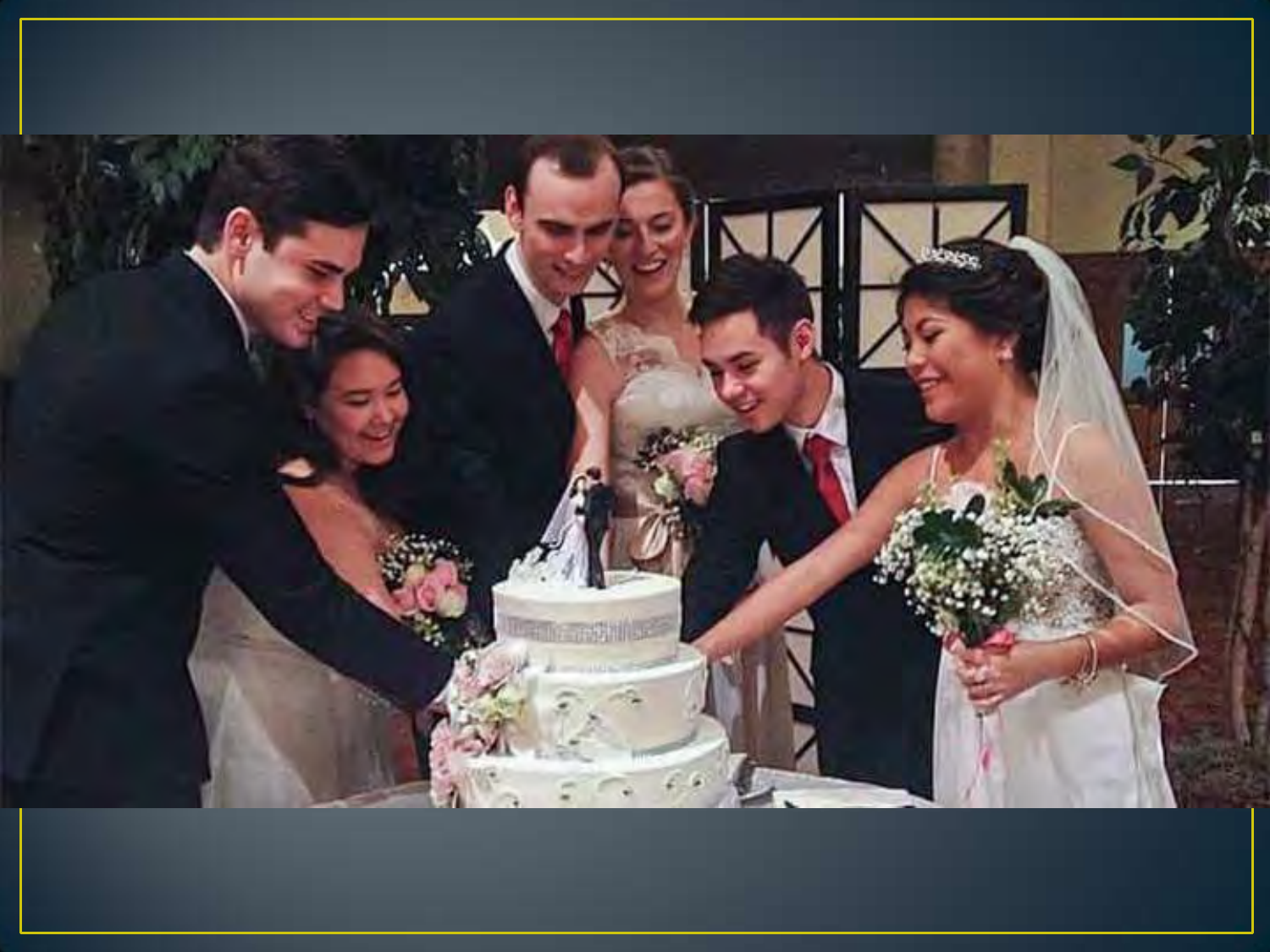### **Blessing Offering Amounts**

- \$2,000 *per individual* who will attend the Blessing Ceremony in the USA
- \$1,500 *per individual* who will attend the Blessing Ceremony in Korea
- \$1,000 *per individual* who will attend the Blessing Ceremony in Korea and have qualified for the Korea Travel Grant
- \$710 *per individual* who paid their Blessing offering through a previously annulled Blessing and will attend the Blessing Ceremony in the USA
- \$810 *per individual* who paid their Blessing offering through a previously annulled Blessing and will attend the Blessing Ceremony in Korea
- \$2,000 *per couple* for married couples, who have joined our church, and are renewing their commitment to one another through the Blessing
- While all married couples should have the heart to complete the \$2000 *per couple* Blessing offering, those couples of another faith who are renewing their commitment to one another through the Blessing may begin by completing the special offering of gratitude to True Parents of \$210.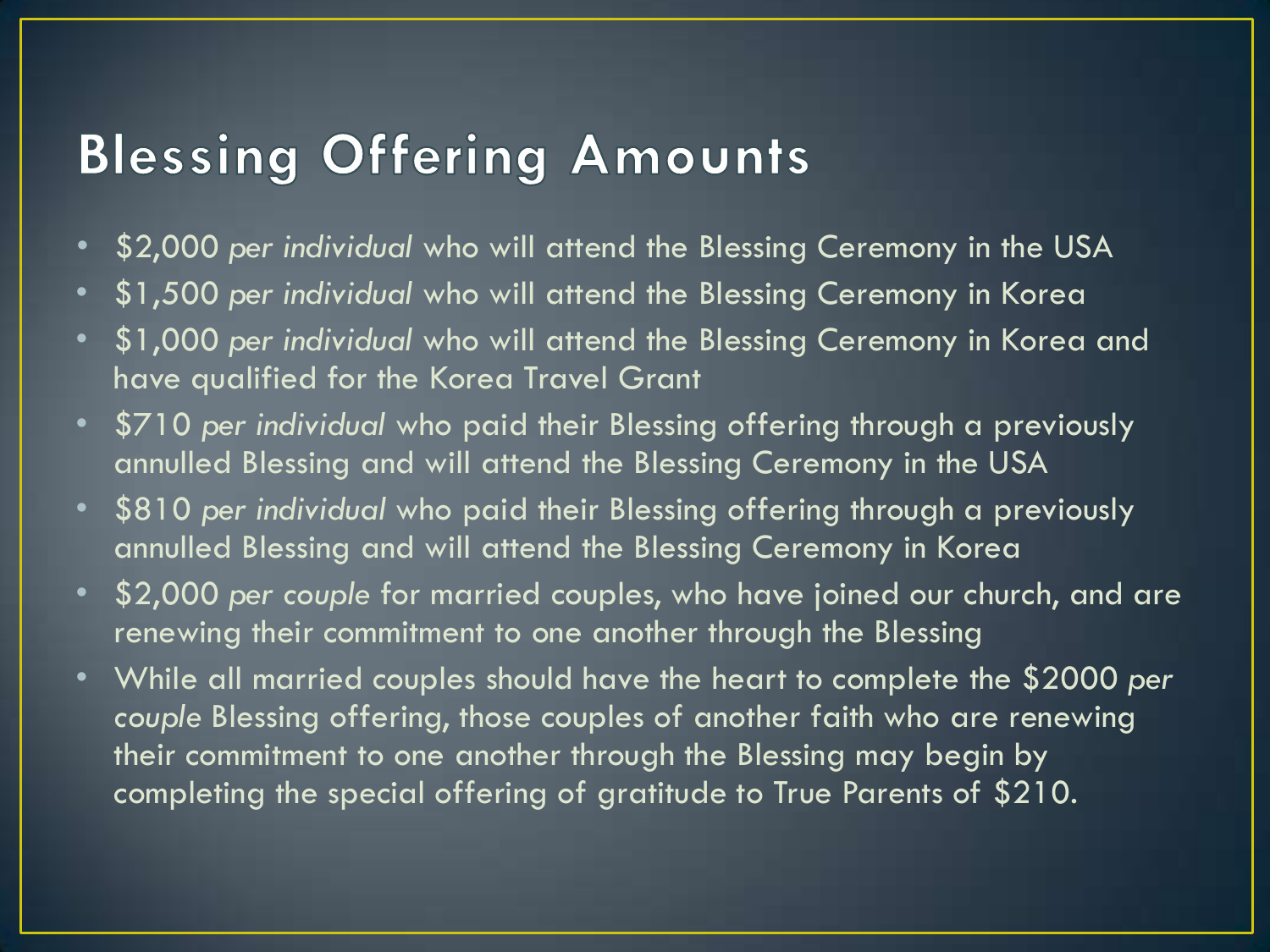# **Hosting a Blessing Ceremony**

- Register community online (link will be available soon)
- Receive resources from the BFM
- Participate in online Blessing Ceremony support webinar
- Fill out Reimbursement Form after the Ceremony and get reimbursed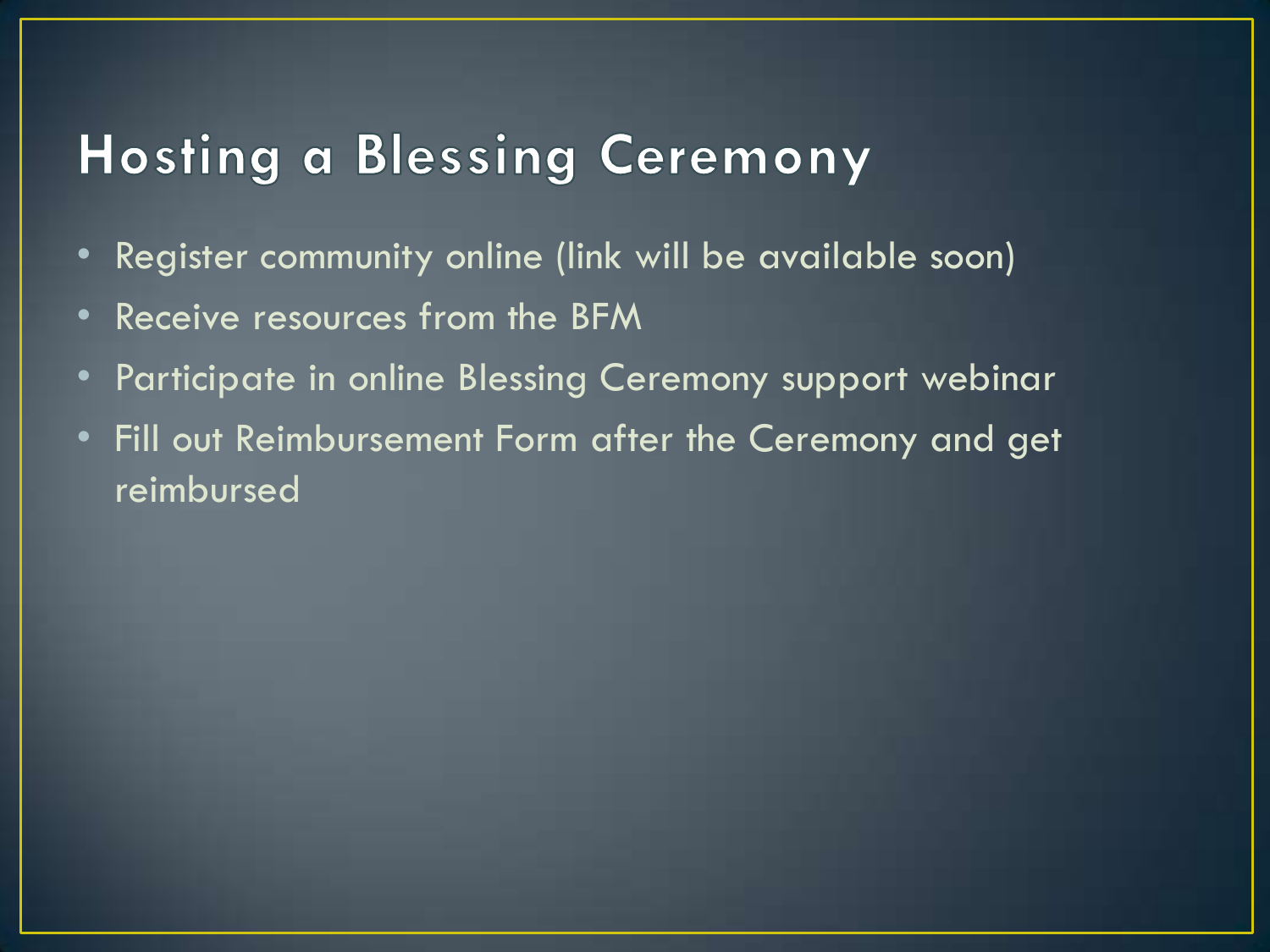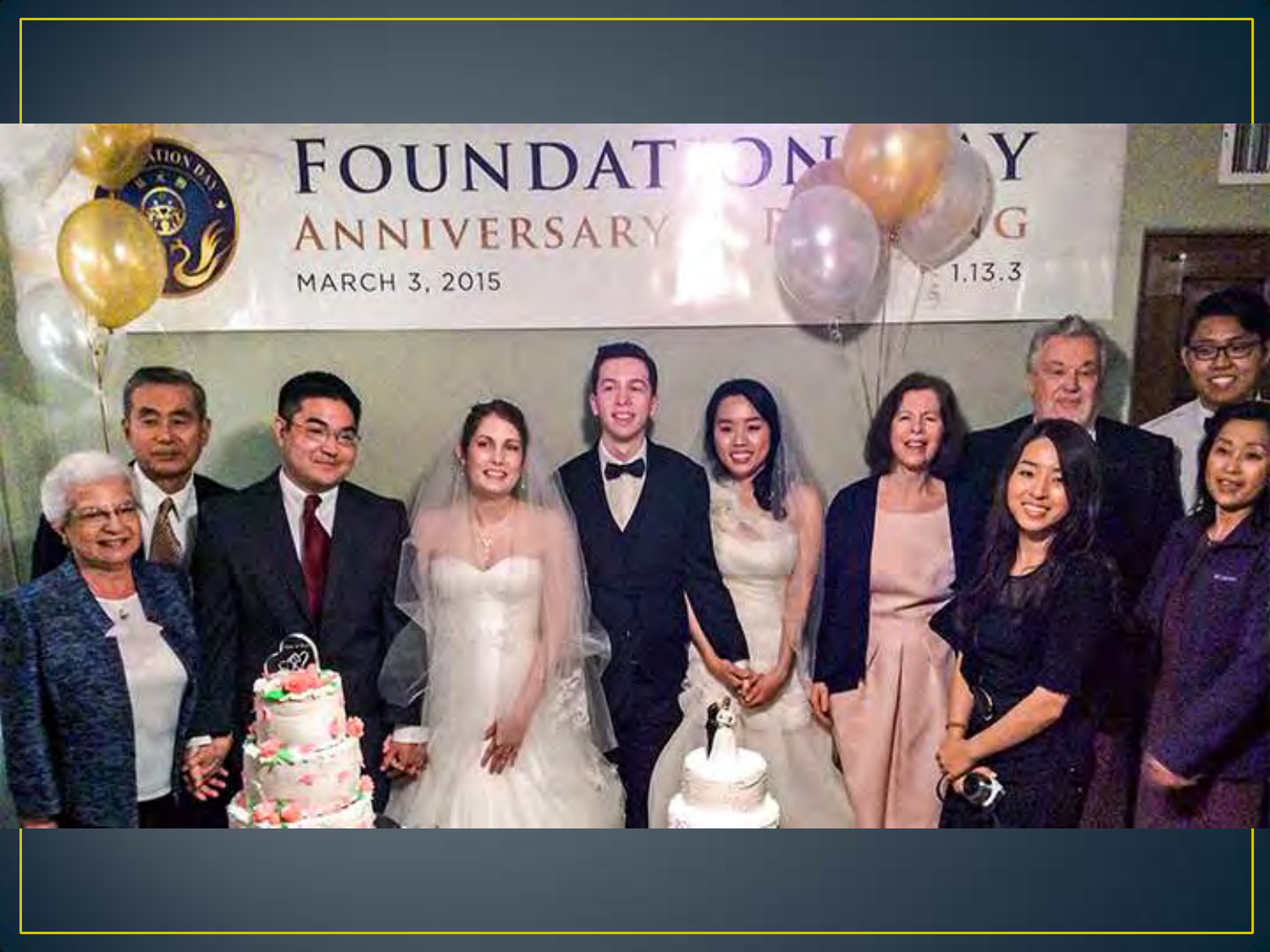### After the Blessing Ceremony

- Stay connected to the newly Blessed Couples
- Provide opportunities for newly Blessed Couple to get involved in your community
- Connect newly Blessed Couples to older mentor couples
- Connect newly Blessed Couples to marriage enrichment webinars and other local marriage enrichment webinars